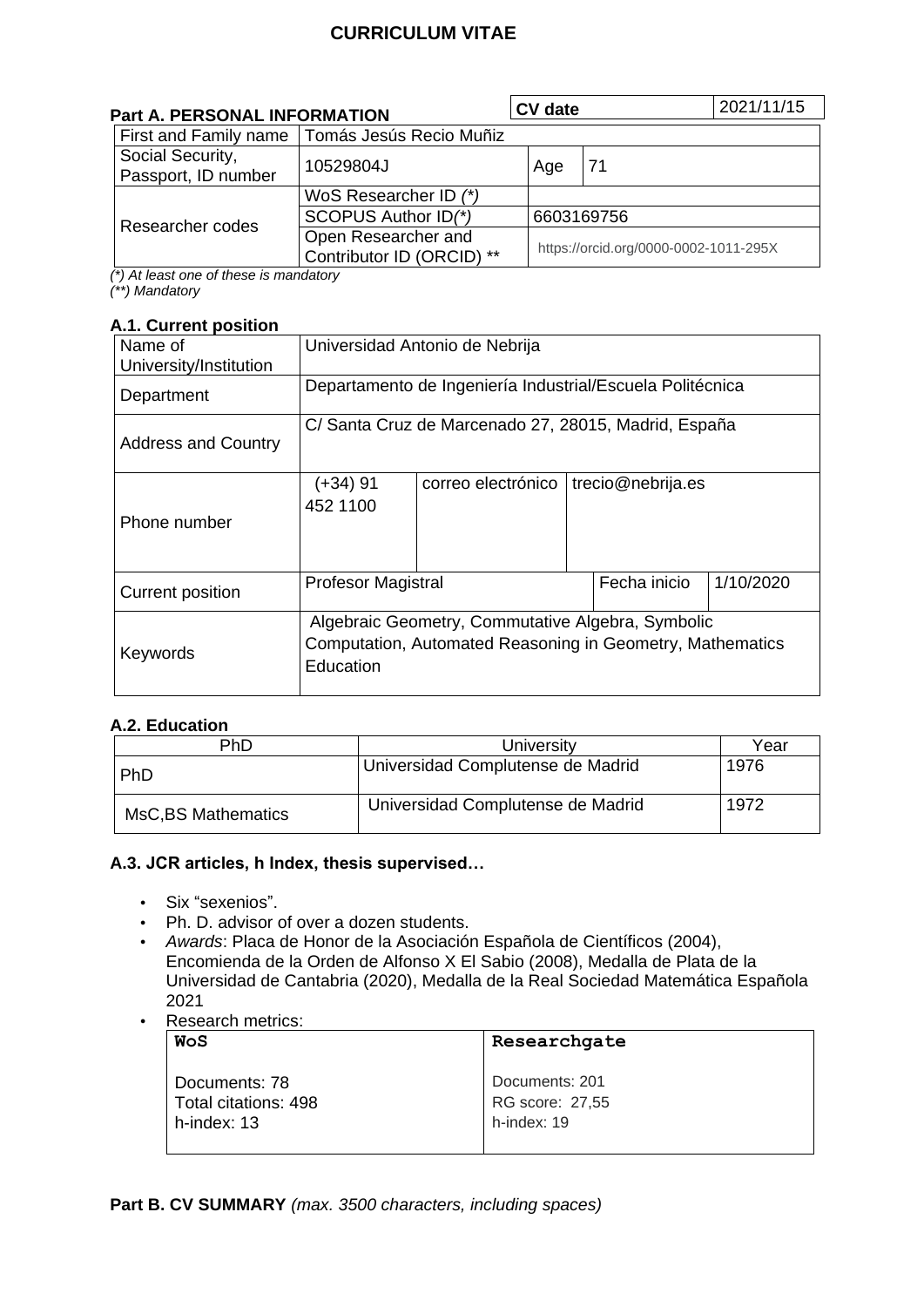

Full Professor of Algebra at the Universidad de Cantabria (Santander, Spain), since 1982 to September 2020. Full professor (*Catedrático de Universidad*) since Oct. 13, 1981, initial position at Universidad de Granada. Profesor Magistral, Universidad Nebrija, Madrid, Spain, since October 2020.

Previous positions (with tenure) at the C.S.I.C. (Consejo Superior de Investigaciones Científicas, Higher Council for Scientific Research, Madrid), Universidad Complutense de Madrid, Universidad de Málaga, Universidad de Granada.

Large number of research visits, of diverse length, at many different North-American or European universities and research centers, often with participation at the different Seminars and Colloquia.

Teaching experience in a variety of Algebra, Geometry and Mathematics Education undergraduate and graduate courses.

Ph. D. advisor of over a dozen students. Former students hold now university positions (mostly chairs) in Algebra, Computer Science, Geometry or Mathematics Education. See https://genealogy.math.ndsu.nodak.edu/id.php?id=37084

Remarkable experience as referee for Ph. D. thesis, University positions, Research centers and universities (evaluation of quality) Research projects Research papers involving many different countries.

Author of over two hundred published scientific papers and four hundred sixty scientific communications in different international journals and conferences. Topics: Real Algebraic Geometry, CAD, Robotics, Computer Algebra and Geometry, Automatic Reasoning in Dynamic Geometry, Mathematics Education. See<http://personales.unican.es/reciot/tomas/publications.html>

Leader of a large research group on Computational Algebraic Geometry, involving researchers from several universities, with external support since 1985, through different Spanish and European projects.

Large experience as responsible (General Chair, Program Chair, Local Organization, etc.) of many different International Conferences, all over the world. Regarding Mathematics Education he has been involved in different international projects such as (in the past 10 years)

—the Klein Project of the ICMI ( http://dmuw.zum.de/index.php?title=The\_Klein\_Project ) —the KIKS, an Erasmus+ project http://www.kiks.unican.es/en/

—the StemforYouth, an H2020 project https://stemforyouth.unican.es And, currently

—the MoMaTrE, Learn+, MASCEEE , Asymptote, Edularp and STEAM-Tech, all Erasmus+ projects www.momatre.eu , https://milage.ualg.pt/?page\_id=1181 , http://masce.eu , https://www.mathematicsedularp.unican.es , [https://www.opensteamgroup.unican.es](https://www.opensteamgroup.unican.es/)

Large experience in the management of academic and educational issues, as --former Secretary General, Vice-Provost for Research or Director of the Institute for Educational Sciences (ICE) of the University of Cantabria

--former President of the Education Commission of the Real Sociedad Matemática Española, Secretary and President of the national ICMI sub-commission, ie. acting as the Spanish representative to the ICMI (International Commission on Mathematics Instruction) --former President of the Consejo Escolar (Regional School Board) de Cantabria. He has been for about a decade, the President of the Consejo Escolar de Cantabria (Regional School Board) and a member of the Consejo Escolar del Estado Español (Spain School Board). Both institutions have the specific mission to link the education system to the community (of parents, administration and education authorities, teachers, etc). He has developed, over the years, diverse connections to regional, national and international organizations and authorities concerning mathematics education and teacher training.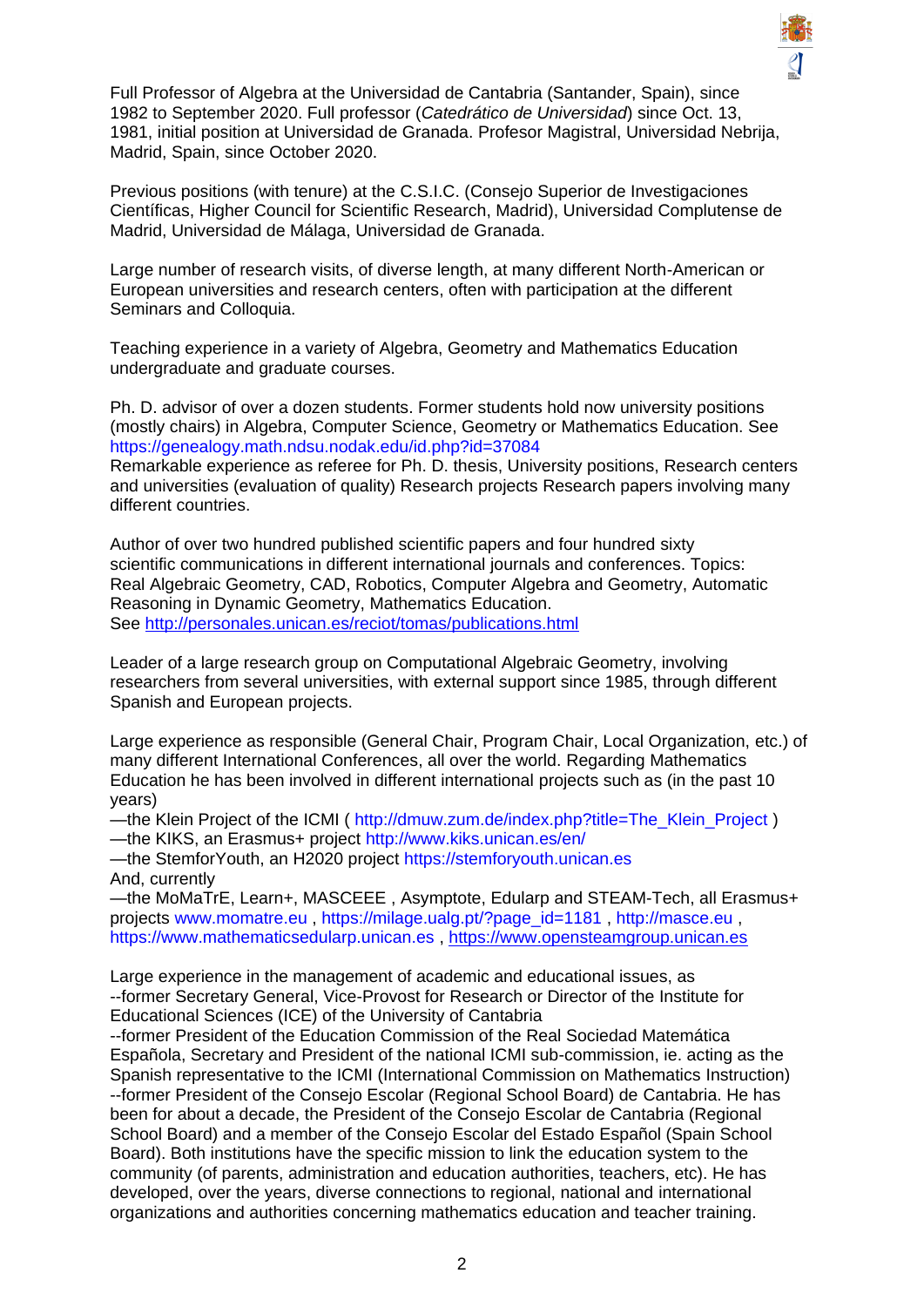

Further information available at http://www.recio.tk/ or at http://www.arbolmat.com/tomasrecio/

## **Part C. RELEVANT MERITS**

### **C.1. Publications (including books) 2017-2021**

Hohenwarter, M.; Kovács, Z.; Recio, T.: "Deciding geometric properties symbolically in GeoGebra". R\&E-SOURCE Open Online Journal for Research and Education. https://journal.ph-noe.ac.at/index.php/resource/article/view/411 Special Issue no.6, March 2017, ISSN: 2313-1640.

Botana, F.; Recio, T.: "Computing envelopes in dynamic geometry environments". Annals of Mathematics and Artificial Intelligence, May 2017, Volume 80, Issue 1, pp 3–20. http://link.springer.com/article/10.1007/s10472-016-9500-3

Recio, T.; Sendra, R.; Villarino, C.: "The importance of being zero". Association for Computing Machinery (ACM). Proceedings ISSAC 2018. ISBN 978-1-4503-5550- 6/18/07. pp. 327-333, https://doi.org/10.1145/3208976.3208981

Kovács, Z.; Recio, T.; Vélez, M. P.: "Using Automated Reasoning Tools in GeoGebra in the Teaching and Learning of Proving in Geometry". International Journal of Technology in Mathematics Education. Vol. 25, no. 2. pp. 33-50. 2018.

Botana F.; Kovács Z.; Recio T.: "Towards an Automated Geometer." In: Fleuriot J., Wang D., Calmet J. (eds): Artificial Intelligence and Symbolic Computation (AISC) 2018. Lecture Notes in Computer Science, vol 11110. Springer, Cham. pp 215-220. https://doi.org/10.1007/978-3-319-99957-9\_15 (2018)

Hauer, B.; Kovács Z.; Recio T.; Vélez, M.P.: "Automated reasoning in elementary geometry: towards inquiry learning." Paedagogische Horizonte. 2(2), 2018. pp. 27-39.

Kovács, Z.; Sólyom-Gecse, C.; Recio, T.: "Rewriting input expressions in complex algebraic geometry provers". Annals of Mathematics and Artificial Intelligence. April 2019, Volume 85, Issue 2–4, pp 73–87. https://rdcu.be/SEoU

Botana, F.; Recio, T.: "A proposal for the automatic computation of envelopes of families of plane curves". (2019). Journal of Systems Science and Complexity 32(1):150-157.

Kovács, Z.; Recio, T.; Vélez, M. P.: "Detecting truth, just on parts". Revista Matemática Complutense, Volume 32, Issue 2, May 2019, pp. 451-474**.** DOI: 10.1007/s13163-018-0286- 1 https://rdcu.be/9vgh

Davenport, J.; Fleuriot, J.; Quaresma, P.; Recio, T.; Wang, D.: "Intelligent Geometry Tools". Electronic Proceedings Theoretical Computer Science. Vol. 311. Dec. 2019.

Recio T.; Richard, P. R.; Vélez, M.P.: "Designing Tasks Supported by GeoGebra Automated Reasoning Tools for the Development of Mathematical Skills", International Journal of Technology in Mathematics Education, 2019, Vol 26, No 2, pp. 81-89.

Hohenwarter, M.; Kovács, Z.; Recio, T.: "Using GeoGebra Automated Reasoning Tools to explore geometric statements and conjectures". In Hanna, G., de Villiers, M., Reid, D.(Eds.): *Proof Technology in Mathematics Research and Teaching*, Series: Mathematics Education in the Digital Era, Vol. 14, 2019, pp. 215-236. Springer Cham. https://doi.org/10.1007/978-3- 030-28483-1\_10

Gomez-Diaz, T. and Recio T.: "On the evaluation of research software: the CDUR procedure" [version 2; peer review: 2 approved]. *F1000Research* 2019, **8**:1353 (https://doi.org/10.12688/f1000research.19994.2)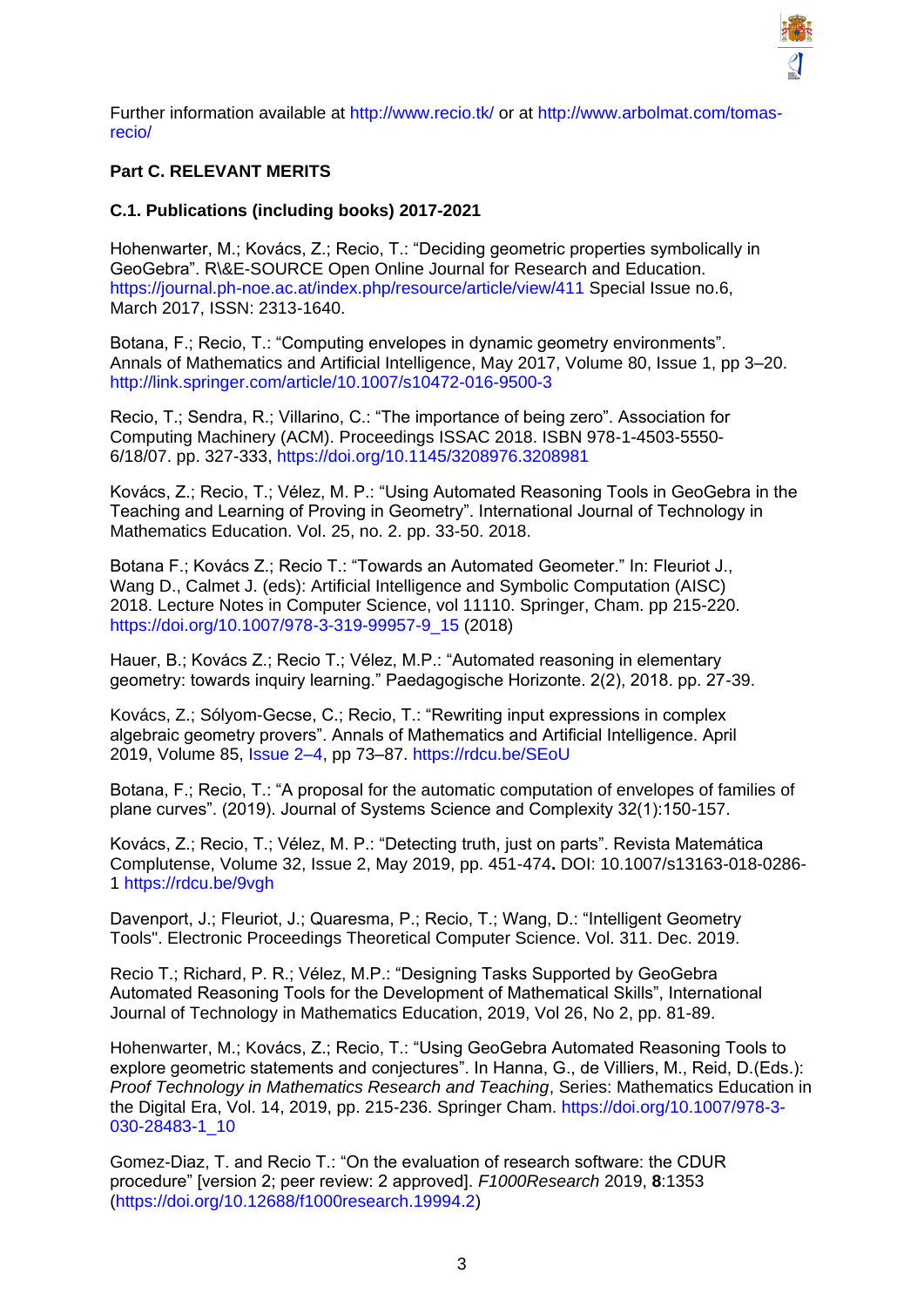

Botana F.; Kovács Z.; Martínez-Sevilla, A.; Recio T.: "Automatically Augmented Reality with GeoGebra ". In: *Augmented Reality in Educational Settings*, (Ed. Theodosia Prodromou), Brill | Sense. Nov. 2019, pp. 347-368. https://doi.org/10.1163/9789004408845

Jablonski, S.; Lázaro del Pozo, C.; Ludwig, M.; Recio, T.: "MathCityMap, paseos matemáticos a través de dispositivos móviles". UNO, Revista de Didáctica de las Matemáticas. No. 87, enero 2020, pp. 47-54. https://www.grao.com/es/producto/mathcitymap-paseos-matematicos-a-travesdedispositivos-moviles-un08797755

Kovács, Z.; Recio, T. ; Vélez, M. P.: "Reasoning about linkages with dynamic geometry". Journal of Symbolic Computation, J. Symb. Comput. Volume 97, March–April 2020, pp. 16- 30, https://doi.org/10.1016/j.jsc.2018.12.003

Botana F.; Kovács Z.; Recio T.: "Automatically Augmented Reality for Outdoor Mathematics". In: *Research on Outdoor STEM Education in the digiTal Age. Proceedings of the ROSETA Online Conference in June 2020.* Matthias Ludwig, Simone Jablonski, Amélia Caldeira and Ana Moura (Editors). WTM – Verlag für wissenschaftliche Texte und Medien, Münster 2020. Conference Proceedings in Mathematics Education (6), pages 71-78. https://doi.org/10.37626/GA9783959871440.0

Botana, F.; Kovács, Z.; Recio, T.; Vélez, M. P.: "Hacia un autómata geómetra". La Gaceta de la Real Sociedad Matemática Española, Vol. 23 (2020), Núm. 2, Págs. 343–371. http://gaceta.rsme.es/vernumero.php?id=114

Ladra, M.; Páez-Guillán, P.; Recio, T.: "Dealing with negative conditions in automated proving: tools and challenges. The unexpected consequences of Rabinowitsch's trick." Revista de la Real Academia de Ciencias Exactas, Físicas y Naturales. RACSAM 114(4), (oct. 2020). https://doi.org/10.1007/s13398-020-00874-8

Recio, T.; Van Vaerenbergh, S.; Vélez, M. P.: "Herramientas de Razonamiento Automático en GeoGebra: qué son y para qué sirven". Unión, Revista Iberoamericana de Educación Matemática. Año XVI - Número 59. Agosto 2020, páginas 08-15. https://union.fespm.es/index.php/UNION/article/view/202

Kovács, Z; Lichtenegger, B.; Recio, T.; Richard P. R.; Vélez, M.P.: "Exploring artwork through Delaunay triangulations". In: Annie Savard, Rebecca Pearce (eds.), *MACAS in the Digital Era: Proceedings of the 2019 MACAS (Mathematics and its onnections to the Arts and Sciences) Symposium*, Montreal, Quebec. Sept. 2020. <https://mcgill.ca/macas2019/proceedings>

Carrillo de Albornoz y Torres, A.; Recio, T.: "De curva a curva, con GeoGebra". Boletín de la Sociedad *Puig Adam* de Profesores de Matemáticas, vol. 110. Oct. 2020. pp. 8--26.

Kovács, Z.; Recio, T.; Richard, P.R.; Van Vaerenbergh S.; Vélez, M.P.: "Towards an Ecosystem for Computer-Supported Geometric Reasoning". International Journal of Mathematical Education in Science and Technology. Nov. 2, 2020 (on-line). <https://doi.org/10.1080/0020739X.2020.1837400>

Gomez-Diaz, T. and Recio, T.: "A policy and legal Open Science framework: a proposal". POLIS, No. 19, 2020, pp 5-25,<http://www.uet.edu.al/polis/images/1.pdf>

Kovács, Z.; Recio, T.: "Alternative Solutions and Comments to the Problem Corner-- October 2020 issue". The Electronic Journal of Mathematics and Technology (eJMT). https://php.radford.edu/~eimt/ProblemCornerDocs/eJMT\_Alternative\_Solutions\_to\_Oct2020. [pdf](https://php.radford.edu/~ejmt/ProblemCornerDocs/eJMT_Alternative_Solutions_to_Oct2020.pdf)

Kovács, Z.; Recio, T.: "GeoGebra reasoning tools for humans and for automatons". Electronic Proceedings of the 25th Asian Technology Conference in Mathematics, December 14-16, 2020. ISSN 1940-4204 (online version).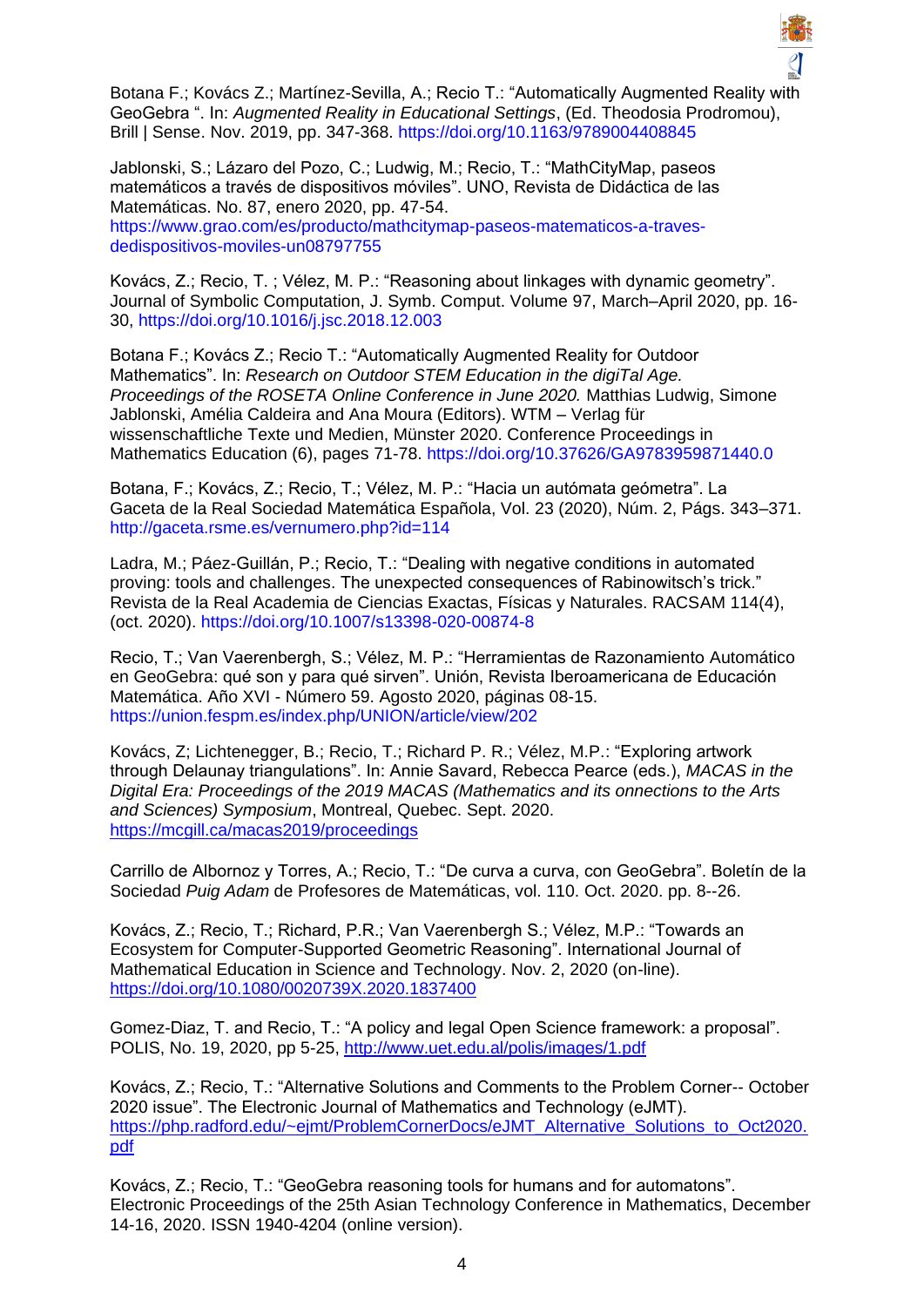

<http://atcm.mathandtech.org/EP2020/invited/21786.pdf>

Gomez-Diaz T.; Recio T.: "Open comments on the Task Force SIRS report: Scholarly Infrastructures for Research Software (EOSC Executive Board, EOSCArchitecture)". Research Ideas and Outcomes (RIO Journal) 7: e63872.<https://doi.org/10.3897/rio.7.e63872> (05 Feb. 2021)

Etayo-Gordejuela, F.; de Lucas-Sanz, N.; Recio, T.; Vélez, M.P.: "Inventando teoremas con GeoGebra: un nuevo Teorema de la Altura", Boletín de la Soc. Puig Adam, No. 111, Abril 2021, pp. 8—27.

Kovács, Z.; Recio, T.; Vélez, M. P.:"Merging Maple and GeoGebra Automated Reasoning Tools". In: Corless R.M., Gerhard J., Kotsireas I.S. (eds,) Maple in Mathematics Education and Research. MC 2020. Communications in Computer and Information Science, vol 1414. Springer, Cham, 2021. https://doi.org/10.1007/978-3-030-81698-8\_17

Barlovits, S.; Jablonski, S.; Lázaro, C.; Ludwig, M.; Recio, T.: "Teaching from a Distance— Math Lessons during COVID-19 in Germany and Spain". *Educ. Sci.* 2021, *11*, 406. <https://doi.org/10.3390/educsci11080406>

Kovács, Z.; Recio,T.; Tabera, L.F.; Vélez, M.P.: "Dealing with Degeneracies in Automated Theorem Proving in Geometry". *Mathematics* 2021,9,1964. [https://doi.org/ 10.3390/math9161964](https://doi.org/%2010.3390/math9161964)

Fortuny, J.M.; Recio, T.; Richard, P.R.; Roanes-Lozano, E.: "Análisis del discurso de los profesores en formación en un contexto de innovación pedagógica en geometría." Annales de Didactique et de Sciences Cognitives, Volume 26, 2021, p. 195 –220.

Losada-Liste, R.; Recio, T.: "Mirando a los cuadros a través de los ojos de Voronoi. (Looking at the paintings through Voronoi's eyes)". Boletín de la Sociedad *Puig Adam* de Profesores de Matemáticas, vol. 112. Oct. 2021, p. 32—53.

Botana F.; Kovács Z.; Recio T.: "A mechanical geometer". Mathematics in Computer Science, 15, 631–641 (2021).<https://doi.org/10.1007/s11786-020-00497-7>

Carrillo de Albornoz, A.; Recio T.: "Extending envelope computations in Computer Algebra/Dynamic Geometry environments". The Electronic Journal of Mathematics and Technology (eJMT), Vol. 15, (3), 2021.

Recio,T.; Losada,R.; Kovács, Z; Ueno, C.: "Discovering Geometric Inequalities: The Concourse of GeoGebra Discovery, Dynamic Coloring and Maple Tools". *Mathematics* 2021, *9(20),* 2548.<https://doi.org/10.3390/math9202548>

Kovács, Z.; Recio, T.; Vélez, M.P.: "Approaching Cesàro's inequality through GeoGebra Discovery". Proceedings of the 26th Asian Technology Conference in Mathematics, W.C. Yang, D.B. Meade, M. Majewski (eds). Published by Mathematics and Technology, LLC. ISSN 1940-4204 (Online version: http://atcm.mathandtech.org/EP2021). Dec. 13-15, 2021. pp. 160-174.

Taranto, E.; Jablonski, S.; Recio, T.; Mercat, C; Cunha, E.; Lázaro, C.;Ludwig, M: Mammana, M.F.: "Professional Development in Mathematics Education - Evaluation of a MOOC on Outdoor Mathematics", *Mathematics* 2021 (to appear).

Kovács, Z.; Recio, T.; Vélez, M. P.: "Automated reasoning tools with GeoGebra: What are they? What are they good for?" In: P. R. Richard, M. P. Vélez, S. van Vaerenbergh (eds): Mathematics Education in the Age of Artificial Intelligence: How Artificial Intelligence can serve mathematical human learning. Series: Mathematics Education in the Digital Era, Springer (to appear 2022).